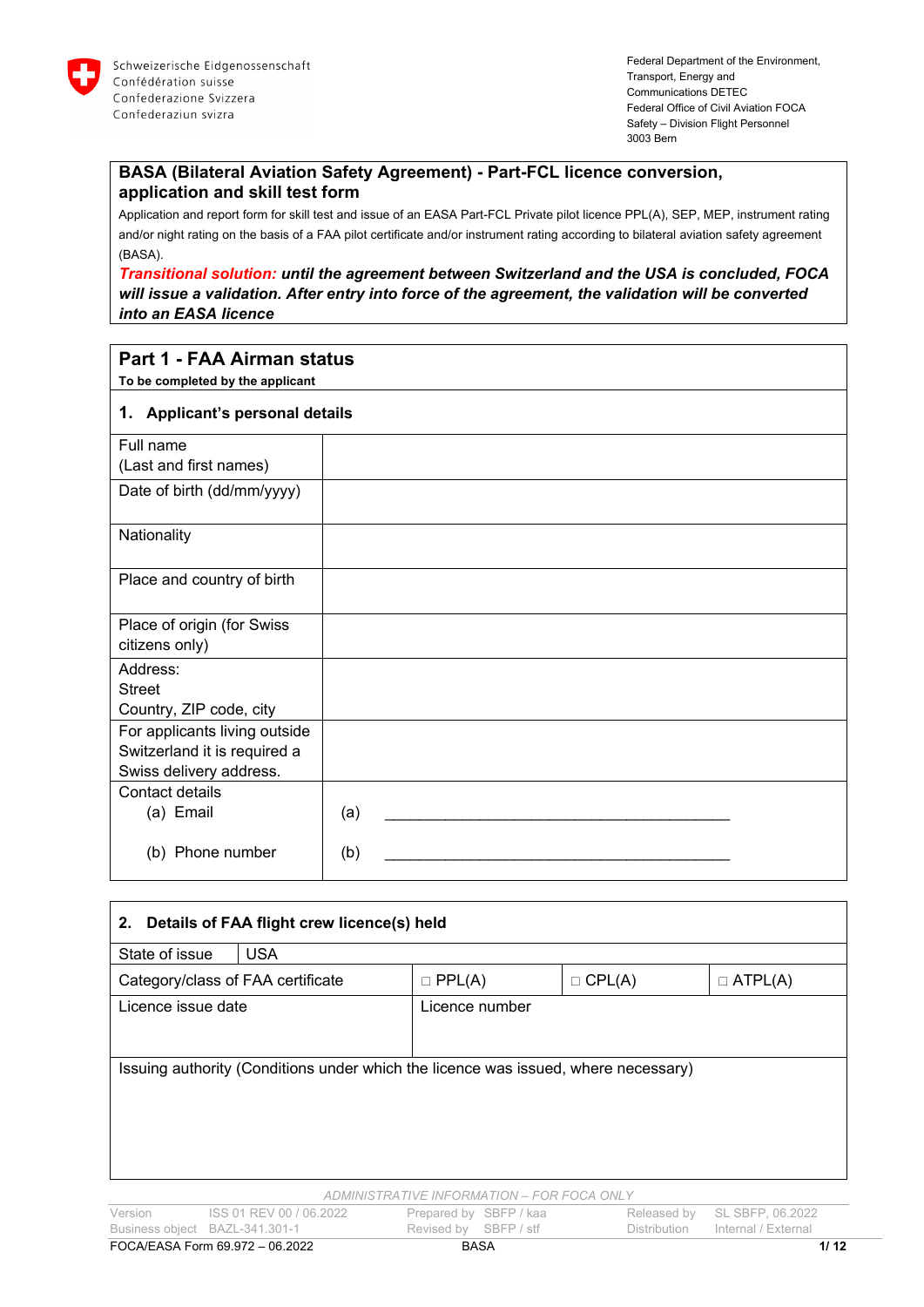

| Valid and non-expired ratings/privileges and certificates held |                         |  |  |  |
|----------------------------------------------------------------|-------------------------|--|--|--|
| (only class or instrument ratings)                             |                         |  |  |  |
| Ratings and certificates                                       | Issue date (dd/mm/yyyy) |  |  |  |
|                                                                |                         |  |  |  |
|                                                                |                         |  |  |  |
|                                                                |                         |  |  |  |
|                                                                |                         |  |  |  |

# **Remarks, i.e. special endorsements relating to limitations, restrictions and endorsements for privileges**

Special endorsements (e.g. language proficiency level and validity (English, others)) Date (dd/mm/yyyy) of last flight review in English

(The validity period of language proficiency level 4 will start from the date of the last documented flight review)

| Past or pending enforcement action                                                                                         |  |  |  |  |
|----------------------------------------------------------------------------------------------------------------------------|--|--|--|--|
| Specify if there is a current investigation into the medical certificate and licence, or suspension or revocation thereof. |  |  |  |  |
| $\Box$ No<br>$\Box$ Yes, If yes, please give details on a separate page                                                    |  |  |  |  |
| Is the licence in FAA a licence validation issued by the FAA on the basis of a licence issued by                           |  |  |  |  |
| another contracting state to the Chicago Convention                                                                        |  |  |  |  |
| (E.g. has it been rendered valid according 1.2.1 of Annex 1 of the Chicago Convention?)                                    |  |  |  |  |
| $\Box$ Yes (if yes please give details):<br>$\sqcap$ No                                                                    |  |  |  |  |
|                                                                                                                            |  |  |  |  |
|                                                                                                                            |  |  |  |  |

| Initial EASA Part-MED medical certificate                                      |  |  |  |  |
|--------------------------------------------------------------------------------|--|--|--|--|
| (enclose a copy of the medical certificate)                                    |  |  |  |  |
| Date of examination (dd/mm/yyyy)<br>Date of issue (dd/mm/yyyy)<br><b>Class</b> |  |  |  |  |

| <b>Part 2 - Application for Part-FCL licence</b> |                  |                         |                        |            |                        |                                                                                             |
|--------------------------------------------------|------------------|-------------------------|------------------------|------------|------------------------|---------------------------------------------------------------------------------------------|
| To be completed by the applicant                 |                  |                         |                        |            |                        |                                                                                             |
| I hereby apply for a Part-FCL licence or rating. |                  |                         |                        |            |                        |                                                                                             |
| Last name                                        |                  |                         |                        | First name |                        |                                                                                             |
|                                                  |                  |                         |                        |            |                        |                                                                                             |
| Type of licence applied for:                     |                  |                         |                        |            |                        |                                                                                             |
| Part-FCL PPL Aeroplane □                         |                  |                         |                        |            |                        | <b>None</b> $\Box$ (Already a holder of a Part-FCL licence, issued in accordance with BASA) |
| <b>Ratings applied for:</b>                      |                  |                         |                        |            |                        |                                                                                             |
| $\Box$ SEP(land)                                 | $\Box$ MEP(land) |                         | Night rating<br>$\Box$ |            | $\Box$ IR(A) for SE    | $IR(A)$ for ME<br>$\Box$                                                                    |
| <b>Holder of a Part-FCL licence:</b>             |                  |                         |                        |            |                        |                                                                                             |
| $\Box$ yes                                       | $\Box$ no        |                         |                        |            |                        |                                                                                             |
| In case of holder of a Part-FCL licence:         |                  |                         |                        |            |                        |                                                                                             |
| Type of licence                                  |                  | Part-FCL licence number |                        |            | State of licence issue |                                                                                             |
|                                                  |                  |                         |                        |            |                        |                                                                                             |
|                                                  |                  |                         |                        |            |                        |                                                                                             |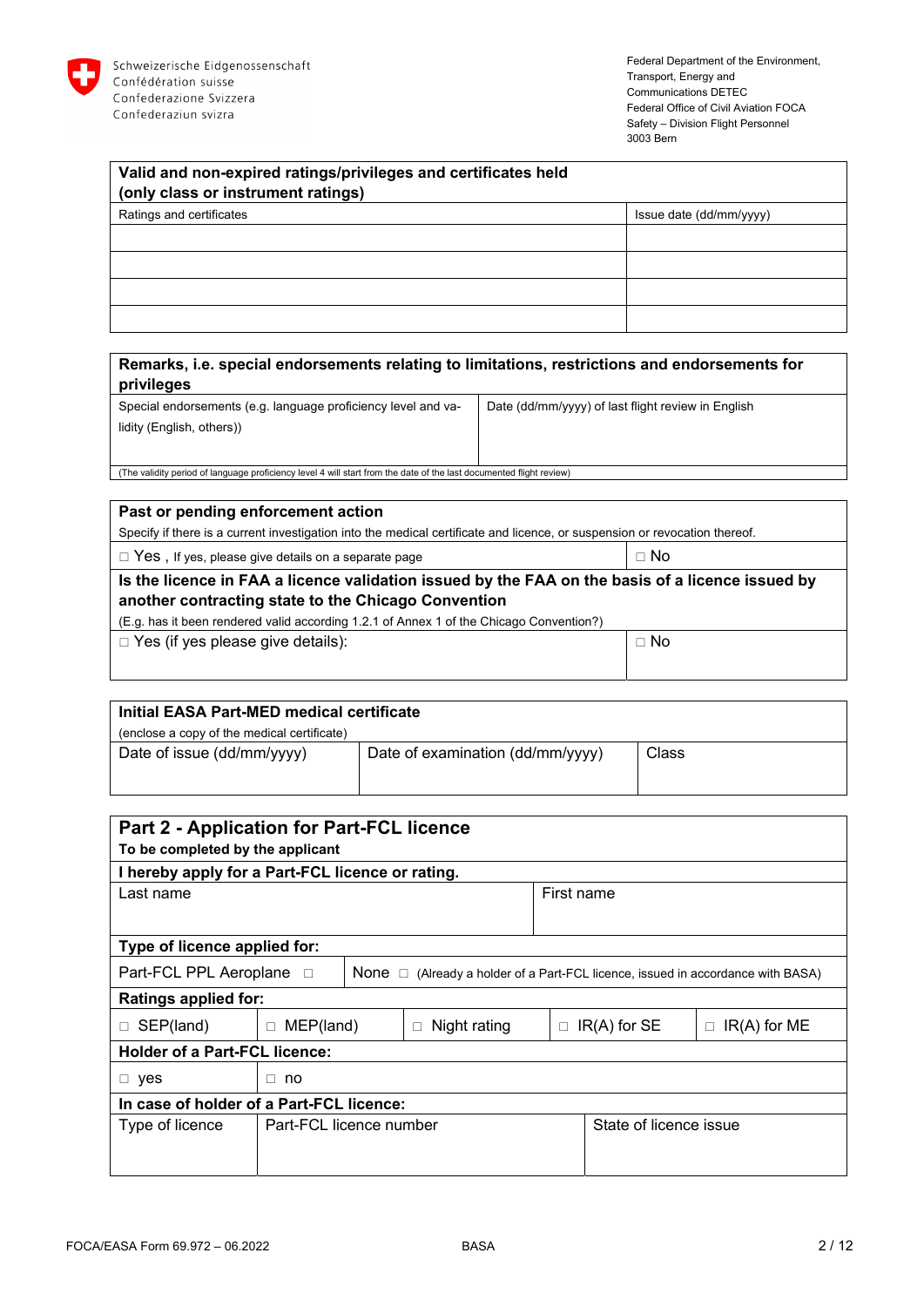

| Have you passed the EASA theoretical knowledge or flight instruction, theoretical knowledge ex- |
|-------------------------------------------------------------------------------------------------|
| amination or skill test in another EASA member state than Switzerland?                          |

| .⊓ no                             | $\Box$ yes (if yes, please indicate below which country) |            |
|-----------------------------------|----------------------------------------------------------|------------|
| Theoretical knowledge examination | Flight instruction                                       | Skill test |
|                                   |                                                          |            |

### I hereby declare, that

- I have not submitted any other request to another competent authority of a Member State of EASA.
- I do not hold any Part-FCL, Part-BFCL or Part-SFCL in any other Member State of EASA.
- I have never held any personnel licence, certificate, rating, authorisation or attestation with the same scope and in the same category issued in another Member State which was revoked or suspended in any other Member State.
- I have fully reviewed the application and have submitted all of the necessary paperwork for my application to be considered.
- The information provided on this application form is true, complete and correct to the best of my belief and knowledge. I understand that it is an offence for a person to make, procure to be made, or assisit in making any false representations for the purpose of procuring for any reason the issue, validation, extension or re-issue of a licence or the issue, renewal or revalidation of a rating, authorisation or certificate, whether for that person or any other person.
- Through my signature below, I authorise the FAA to verify the contents of this application from information derived from my airmen record maintained by the FAA in accordance with the Privacy Act, under Privacy Act System of Record, Aviation Record in Individuals, SORN 847.

| Signature of the applicant: | Date of application: |
|-----------------------------|----------------------|
|                             |                      |

# **Required attachment:**

**to be completed by the applicant.**

- □ Copy of your FAA pilot licence;
- □ Copy of your valid FAA medical certificate:
- Copy of your EASA Part-MED medical certificate (must be held in the same country as Part-FCL licence);
- $\Box$  Copy of your passport;
- $\Box$  Evidence of validity of class and instrument ratings as applicable (e.g. experience, last flight review, training performed to fulfil the requirements of BASA, as applicable);
- $\Box$  Evidence of training and experience for all applicable parts of this application (e.g. evidence of min 7 hrs multi-engine operations)
- $\Box$  Skill test form;
- $\Box$  In case of IR: additional requirements apply, refer to pages 8-9
- Evidence of theoretical knowledge if passed in another EASA member state than Switzerland

# **Send your completed application as a PDF-file by e-mail to FOCA Switzerland: pel-qc@bazl.admin.ch**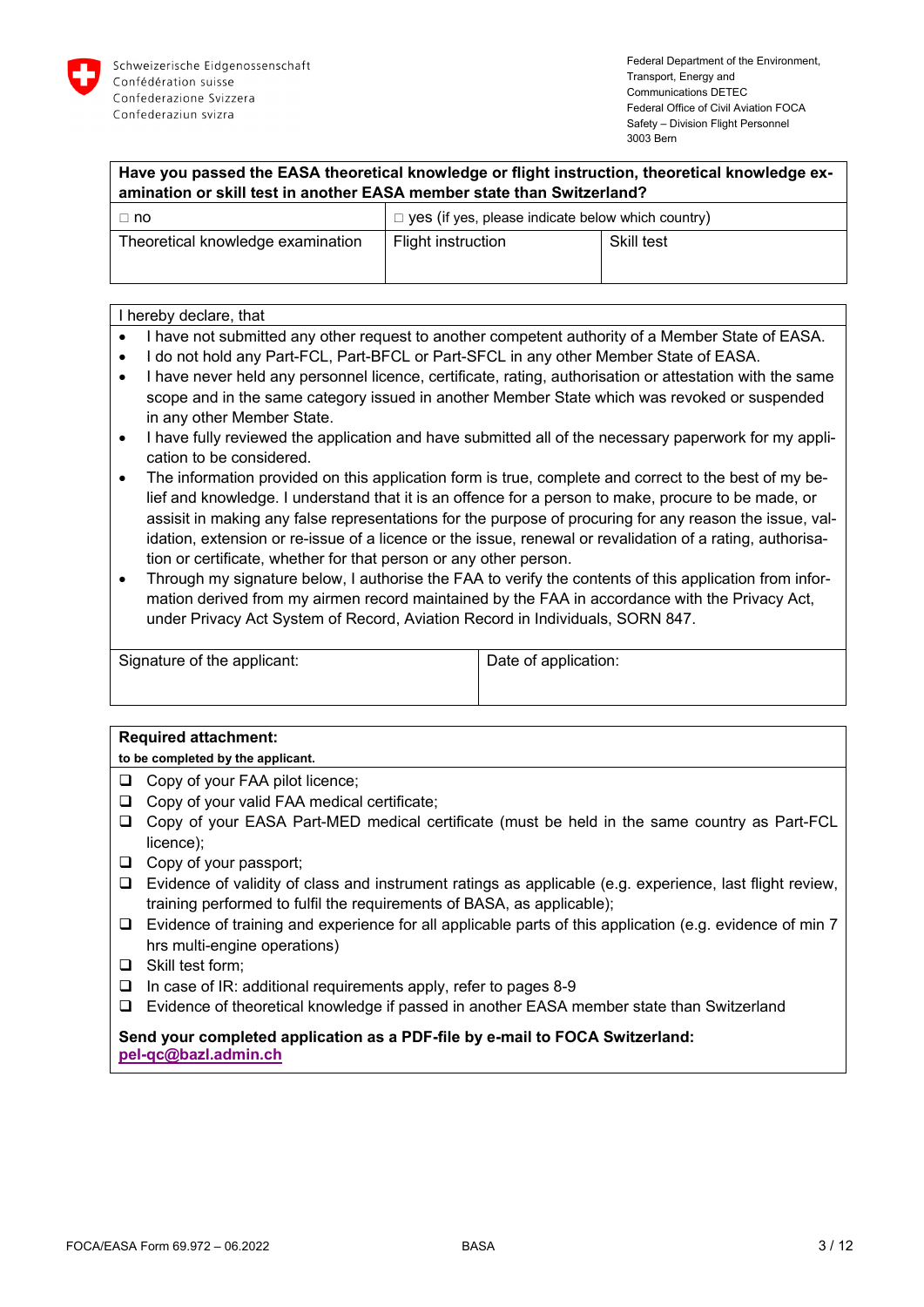

**Skill Test PPL(A)** 

**Report form** 

**Applicant** : Last name: **First name:** First name: Date of birth:

**To be completed by ATO/DTO if training required** 

| <b>Training provided:</b> |                                                                               |                 |              |  |           |  |
|---------------------------|-------------------------------------------------------------------------------|-----------------|--------------|--|-----------|--|
| Date started:             |                                                                               | date completed: |              |  |           |  |
| Ground training           | number of sessions:                                                           |                 | total hours: |  |           |  |
| <b>FSTD</b> training      | number of sessions:                                                           |                 | total hours: |  |           |  |
| Flight training           | number of flights:                                                            |                 | total hours: |  | landings: |  |
|                           |                                                                               |                 |              |  |           |  |
|                           |                                                                               |                 |              |  |           |  |
|                           | Location & date: <u>___________________</u><br>Signature of Head of Training: |                 |              |  |           |  |

#### **To be completed by examiner:**

| Details of test: |                    |               |           |                    |                |  |
|------------------|--------------------|---------------|-----------|--------------------|----------------|--|
| Date:            | Type of aeroplane: | Registration: |           | Class/Type Rating: |                |  |
|                  |                    |               |           |                    |                |  |
| Departure:       | Destination:       | Block-off:    | Block-on: | Block time:        | # of landings: |  |
|                  |                    |               |           |                    |                |  |
|                  |                    |               |           |                    |                |  |

| Result:             | $\square$ passed      | $\Box$ failed (see last page) | $\Box$ partial passed (see last page)                                                                                            |
|---------------------|-----------------------|-------------------------------|----------------------------------------------------------------------------------------------------------------------------------|
| Remarks:            |                       |                               |                                                                                                                                  |
|                     |                       |                               |                                                                                                                                  |
|                     |                       |                               |                                                                                                                                  |
|                     |                       |                               |                                                                                                                                  |
|                     |                       |                               |                                                                                                                                  |
|                     |                       |                               |                                                                                                                                  |
|                     |                       |                               | I confirm that the test/check has been carried out in full compliance with the provisions of FCL.1005, FCL.1015(c) and FCL.1030. |
| Examiner last name: |                       | First name:                   |                                                                                                                                  |
|                     | Examiner licence Nr.: |                               | Foreign Examiner Certificate Nr.:                                                                                                |
| Date and place:     |                       |                               | Signature of Examiner:                                                                                                           |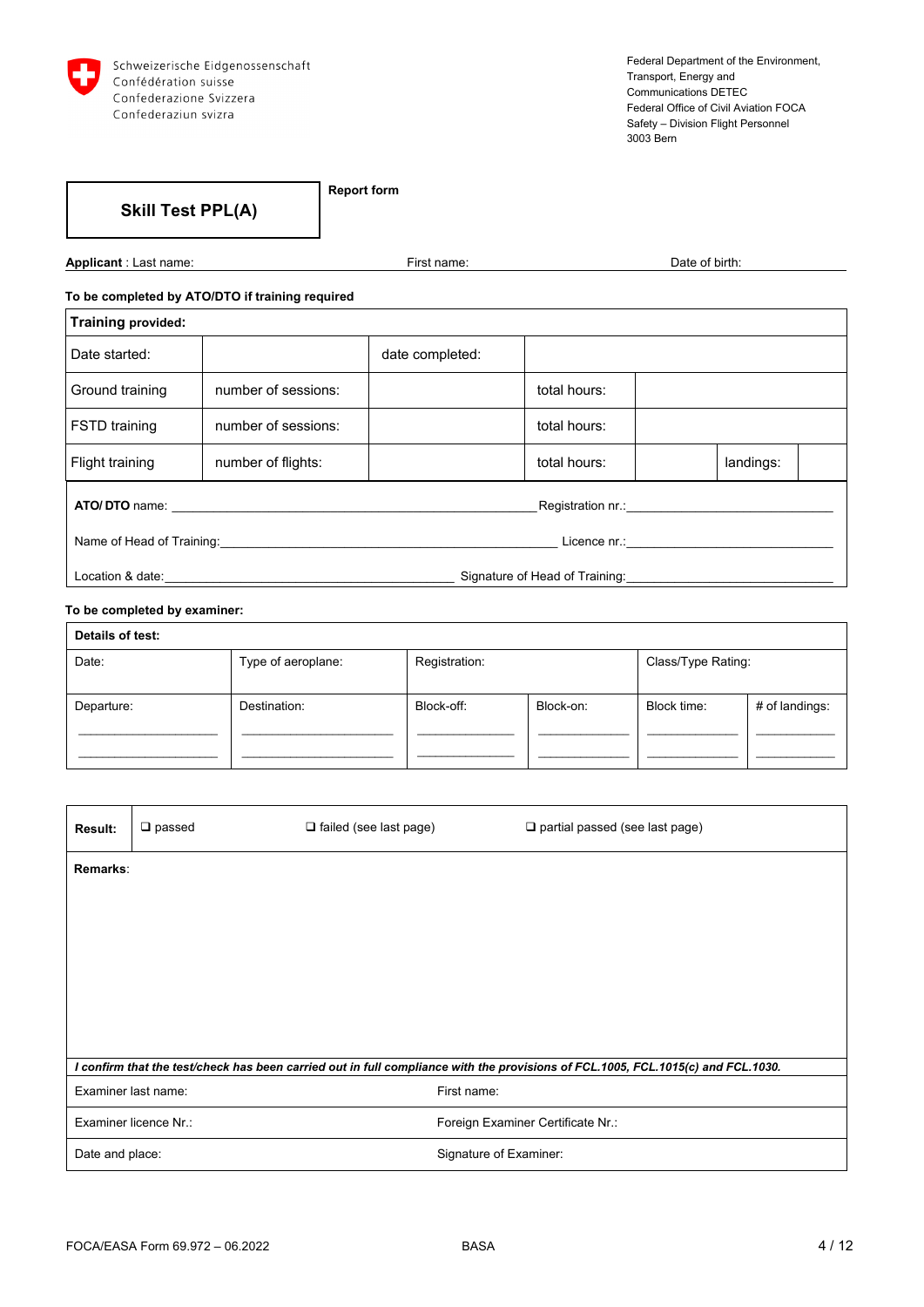

#### **To be completed by examiner:**

| ⊔                          | Valid SEP (land) |  |                                                                                          |           |  |
|----------------------------|------------------|--|------------------------------------------------------------------------------------------|-----------|--|
|                            |                  |  | Min 70 h PIC                                                                             |           |  |
|                            | Valid MEP (land) |  | Min 7 h Theoretical instruction                                                          |           |  |
|                            | ⊔                |  | Min. 6 h flight training                                                                 |           |  |
|                            | ⊔                |  | Min 5 h of flight time incl.                                                             |           |  |
|                            |                  |  | $\blacksquare$ Min 3 h dual instruction                                                  |           |  |
|                            | Night (A)        |  | • 1 h cross- country navigation with at least 1 dual 50 km (27 nm) cross- country flight |           |  |
|                            |                  |  | ■ 5 solo take- offs and 5 solo full stop landings                                        |           |  |
| Valid language proficiency |                  |  | Valid EASA medical certificate class 1 or 2                                              | ID / pass |  |

| <b>Demonstration of Theoretical Knowledge</b>                                                                                                                                                                                                                                                      | ☺           | ⊛              |  |  |  |
|----------------------------------------------------------------------------------------------------------------------------------------------------------------------------------------------------------------------------------------------------------------------------------------------------|-------------|----------------|--|--|--|
| 10 - Air Law and ATC Procedures<br>(a) The Convention on International Civil Aviation (Chicago) Doc. 7300/6.                                                                                                                                                                                       |             |                |  |  |  |
|                                                                                                                                                                                                                                                                                                    |             |                |  |  |  |
| (b) Airworthiness of aircraft (ICAO Annex 8).                                                                                                                                                                                                                                                      |             |                |  |  |  |
| (c) Aircraft nationality and registration marks (ICAO Annex 7).                                                                                                                                                                                                                                    |             |                |  |  |  |
| (d) Personnel licensing (ICAO Annex 1).                                                                                                                                                                                                                                                            |             |                |  |  |  |
| (e) Rules of the air (ICAO Annex 2).                                                                                                                                                                                                                                                               |             |                |  |  |  |
| (f) Procedures for air navigation (PANS Ops)                                                                                                                                                                                                                                                       |             |                |  |  |  |
| (g) Air Traffic Management (ICAO Annex 11- DOC 4444). - Special emphasis on: classifica-<br>tion of airspace; general provisions for air traffic services; and procedures related to<br>emergencies, communication failure and contingencies.                                                      |             |                |  |  |  |
| (h) Aeronautical information service (ICAO Annex 15).                                                                                                                                                                                                                                              |             |                |  |  |  |
| (i) Aerodromes (ICAO Annex 14, Volumes 1 and 2). - Special emphasis on: emergency and<br>other services                                                                                                                                                                                            |             |                |  |  |  |
| (j) Search and rescue (ICAO Annex 12). - Special emphasis on: essential definitions; proce-<br>dures for a PIC at the scene of an accident; procedures for a PIC intercepting a distress<br>transmission.                                                                                          |             |                |  |  |  |
| (k) Security (ICAO Annex 17).                                                                                                                                                                                                                                                                      |             |                |  |  |  |
| (I) Aircraft accident investigation (ICAO Annex 13).                                                                                                                                                                                                                                               |             |                |  |  |  |
| 90 - Communication                                                                                                                                                                                                                                                                                 |             |                |  |  |  |
| (a) Definition                                                                                                                                                                                                                                                                                     |             |                |  |  |  |
| (b) General operating procedures                                                                                                                                                                                                                                                                   |             |                |  |  |  |
| (c) Relevant weather information terms (VFR)                                                                                                                                                                                                                                                       |             |                |  |  |  |
| (d) Action required to be taken in case of communication failure                                                                                                                                                                                                                                   |             |                |  |  |  |
| (e) Distress and urgency procedures.                                                                                                                                                                                                                                                               |             |                |  |  |  |
| (f) General principles of VHF propagation and allocation of frequencies.                                                                                                                                                                                                                           |             |                |  |  |  |
| <b>Result:</b>                                                                                                                                                                                                                                                                                     | $\Box$ pass | $\Box$ failed* |  |  |  |
| * if the candidate fails the oral theoretical exam prior to the skill test, the skill test must be cancelled; if the candidate<br>fails the oral theoretical exam after 2 attempts he must be referred to an ATO/DTO for further theoretical training<br>before the skill test is attempted again. |             |                |  |  |  |
| Or, $\Box$ Training received as applicable and passed written examination at FOCA                                                                                                                                                                                                                  |             |                |  |  |  |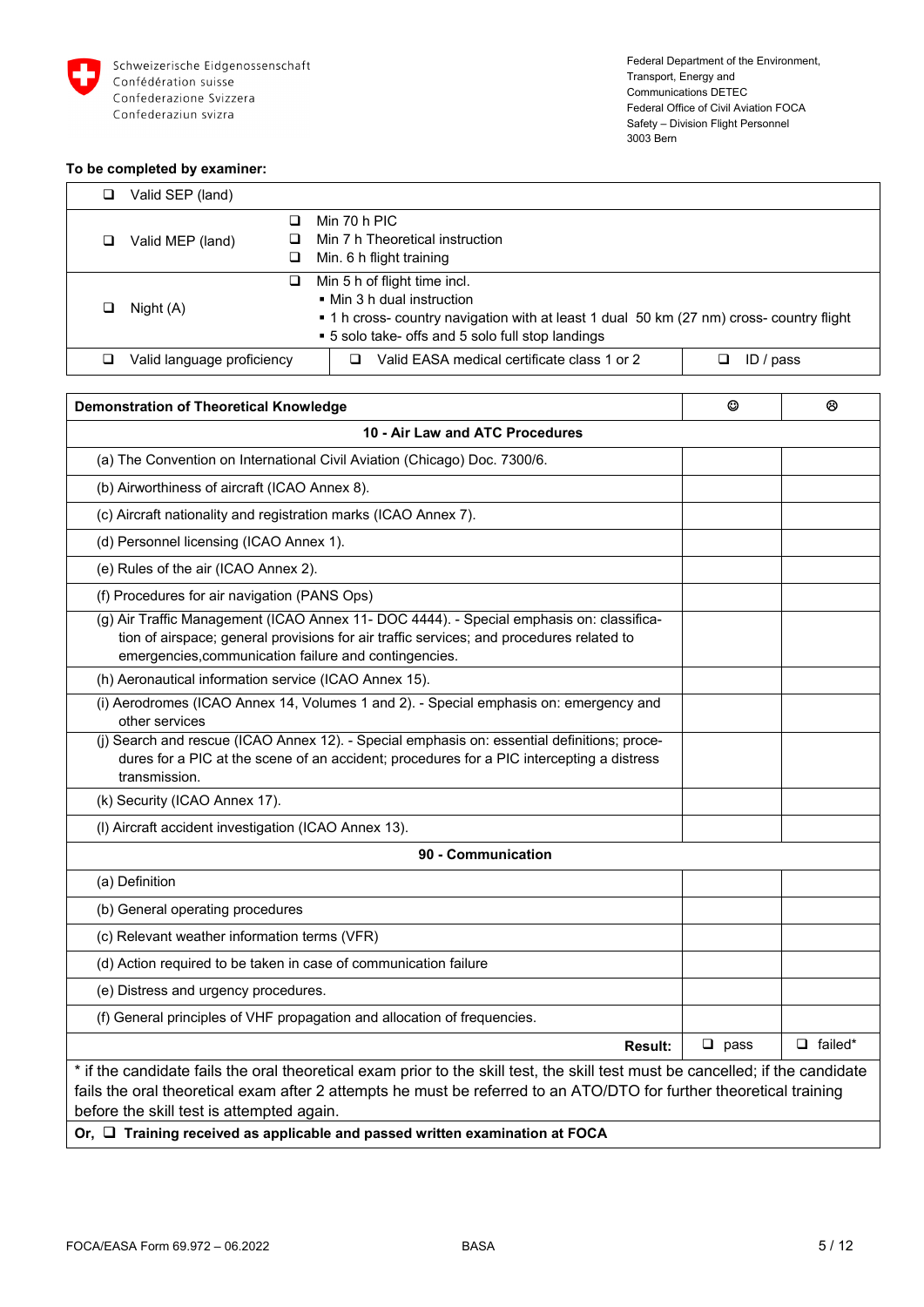

|                 | Section 0. Examination of theoretical knowledge                                                                                                                                                  | pass | 할 |     |
|-----------------|--------------------------------------------------------------------------------------------------------------------------------------------------------------------------------------------------|------|---|-----|
| initials        | Examiner                                                                                                                                                                                         | □    | □ |     |
|                 | Section 1. Pre-flight operations & departure                                                                                                                                                     | pass | 할 | n/a |
| а               | Pre-flight documentation NOTAM and<br>Weather briefing                                                                                                                                           | □    | □ | □   |
| b               | Mass & balance and performance calculation                                                                                                                                                       | □    | п | □   |
| С               | Aeroplane inspection & servicing                                                                                                                                                                 | n    |   | □   |
| d               | Engine starting and after starting procedures                                                                                                                                                    | п    |   | □   |
| е               | Taxiing & aerodrome procedures, pre take-off<br>procedures                                                                                                                                       | □    | п | п   |
| f               | Take-off and after take-off checks                                                                                                                                                               | п    | □ | □   |
| g               | Aerodrome departure procedures                                                                                                                                                                   | п    | п | □   |
| h               | ATC compliance & R/T procedures                                                                                                                                                                  |      |   |     |
|                 | if n/a, a justification is needed under "remarks" on page one of this form                                                                                                                       |      |   |     |
|                 | Examiner                                                                                                                                                                                         |      |   |     |
| initials        |                                                                                                                                                                                                  |      |   |     |
|                 | Section 2. General airwork                                                                                                                                                                       | pass | 亶 | n/a |
| a               | ATC compliance & R/T procedures                                                                                                                                                                  | □    |   | □   |
| b               | Straight and level flight with speed changes                                                                                                                                                     | п    | п | □   |
|                 | Climbing:                                                                                                                                                                                        |      |   |     |
| с               | i) Best rate of climb                                                                                                                                                                            | □    | □ | □   |
|                 | ii) Climbing turns                                                                                                                                                                               |      |   |     |
|                 | iii) Levelling off                                                                                                                                                                               |      |   |     |
| d               | Medium (30° bank) turns<br>Steep (45° bank) turns, including recognition                                                                                                                         | □    | П | □   |
| е               | & recovery from a spiral dive                                                                                                                                                                    | □    | □ | □   |
| f               | Flight at critically low airspeed with and<br>without flaps                                                                                                                                      | о    | □ | П   |
| g               | Stalling:<br>i) clean stall and recover with power<br>ii) Approach to stall in descending turn with<br>bank angle 20°, approach configuration<br>iii) Approach to stall in landing configuration | п    | □ | □   |
| h               | Descending:<br>i) With and without power<br>ii) Descending turns (steep gliding turns)<br>iii) Levelling off                                                                                     | □    | о |     |
|                 | if n/a, a justification is needed under "remarks" on page one of this form                                                                                                                       |      |   |     |
| <b>initials</b> | <b>Examiner</b>                                                                                                                                                                                  |      |   |     |
|                 | Section 3. En-Route procedures                                                                                                                                                                   | pass | 藍 | n/a |
| a               | Flight plan, dead reckoning & map reading                                                                                                                                                        |      | □ | □   |
| b               | Maintenance of altitude, heading and speed                                                                                                                                                       | п    | о | □   |
|                 | Orientation, timing and revision of ETAs &                                                                                                                                                       |      |   |     |
| с               | log keeping                                                                                                                                                                                      | П    | П | □   |
| d               | Diversion to alternate aerodrome<br>(planning and implementation)                                                                                                                                | п    | п | u   |
| е               | Use of radio navigation aids                                                                                                                                                                     | □    | □ | □   |
|                 | Basic instrument flying check                                                                                                                                                                    |      |   |     |
| f               | (180° turn in simulated IMC)                                                                                                                                                                     | □    | □ | □   |
| g               | Flight management (checks, fuel systems &<br>carburator icing, etc.)                                                                                                                             | □    | □ | □   |
| h               | ATC compliance & R/T procedures                                                                                                                                                                  |      |   |     |
|                 | if n/a, a justification is needed under "remarks" on page one of this form                                                                                                                       |      |   |     |
| initials        | <b>Examiner</b>                                                                                                                                                                                  |      |   |     |

|          | Section 4. Approach and landing procedures                                                                                                                                                                                                                                | pass | 亶 | n/a |
|----------|---------------------------------------------------------------------------------------------------------------------------------------------------------------------------------------------------------------------------------------------------------------------------|------|---|-----|
| a        | Aerodrome arrival procedure                                                                                                                                                                                                                                               | □    | □ | □   |
| b        | *) Precision landing (short field landing),<br>Crosswind landing (if suitable conditions<br>available)                                                                                                                                                                    | ш    | П | П   |
| с        | *) Flapless landing                                                                                                                                                                                                                                                       | п    | п | П   |
| d        | *) Approach to landing with idle power (SE<br>only)                                                                                                                                                                                                                       | п    | □ | □   |
| е        | Touch and go                                                                                                                                                                                                                                                              | п    | П | □   |
| f        | Go-around from low height                                                                                                                                                                                                                                                 |      |   | П   |
| g        | ATC compliance & R/T procedures                                                                                                                                                                                                                                           |      |   | п   |
| h        | Actions after flight                                                                                                                                                                                                                                                      |      |   | □   |
|          | *) this items may be combined at the discretion of the FE                                                                                                                                                                                                                 |      |   |     |
| initials | if n/a, a justification is needed under "remarks" on page one of this form<br><b>Examiner</b>                                                                                                                                                                             |      |   |     |
|          | Section 5. Abnormal & emergency procedures                                                                                                                                                                                                                                | pass | 亶 | n/a |
|          | This section may be combined with Sections 1 to 4                                                                                                                                                                                                                         |      |   |     |
| а        | Simulated engine failure after take-off (SE<br>only)                                                                                                                                                                                                                      | п    | □ | □   |
| b        | *) Simulated forced landing (SE only)                                                                                                                                                                                                                                     |      | п | □   |
| с        | Simulated precautionary landing (SE only)                                                                                                                                                                                                                                 |      | п | □   |
| d        | Simulated emergencies                                                                                                                                                                                                                                                     |      |   | □   |
| е        | Oral questions                                                                                                                                                                                                                                                            |      |   | п   |
|          | *) this items may be combined at the discretion of the FE<br>if n/a, a justification is needed under "remarks" on page one of this form                                                                                                                                   |      |   |     |
| initials | <b>Examiner</b>                                                                                                                                                                                                                                                           |      |   |     |
|          | Section 6. Simulated asymmetric flight                                                                                                                                                                                                                                    | pass | 亶 | n/a |
|          | This section may be combined with Sections 1 to 5                                                                                                                                                                                                                         |      |   |     |
| a        | Simulated engine failure during take-off (at a                                                                                                                                                                                                                            | п    | □ | □   |
|          | safe altitude unless carried out in FFS)                                                                                                                                                                                                                                  |      |   |     |
| b        | Asymmetric approach and go-around                                                                                                                                                                                                                                         | п    | п | □   |
| с        | Asymmetric approach and full stop landing                                                                                                                                                                                                                                 |      |   | □   |
| d        | Engine shut down and restart                                                                                                                                                                                                                                              | □    |   | □   |
| е        | ATC compliance, R/T procedures or<br>airmanship                                                                                                                                                                                                                           | □    | П | п   |
| f        | As determined by the FE: any relevant items<br>of the class/type rating skill test to include, if<br>applicable:<br>i) Aeroplane systems including handling of<br>auto pilot<br>ii) Operation of pressurization system<br>iii) Approach to stall in landing configuration | п    |   |     |
| g        | Use of de-icing and anti-icing system                                                                                                                                                                                                                                     |      |   |     |
| h        | Oral questions                                                                                                                                                                                                                                                            |      |   |     |
|          | if n/a, a justification is needed under "remarks" on page one of this form                                                                                                                                                                                                |      |   |     |
| initials | Examiner                                                                                                                                                                                                                                                                  |      |   |     |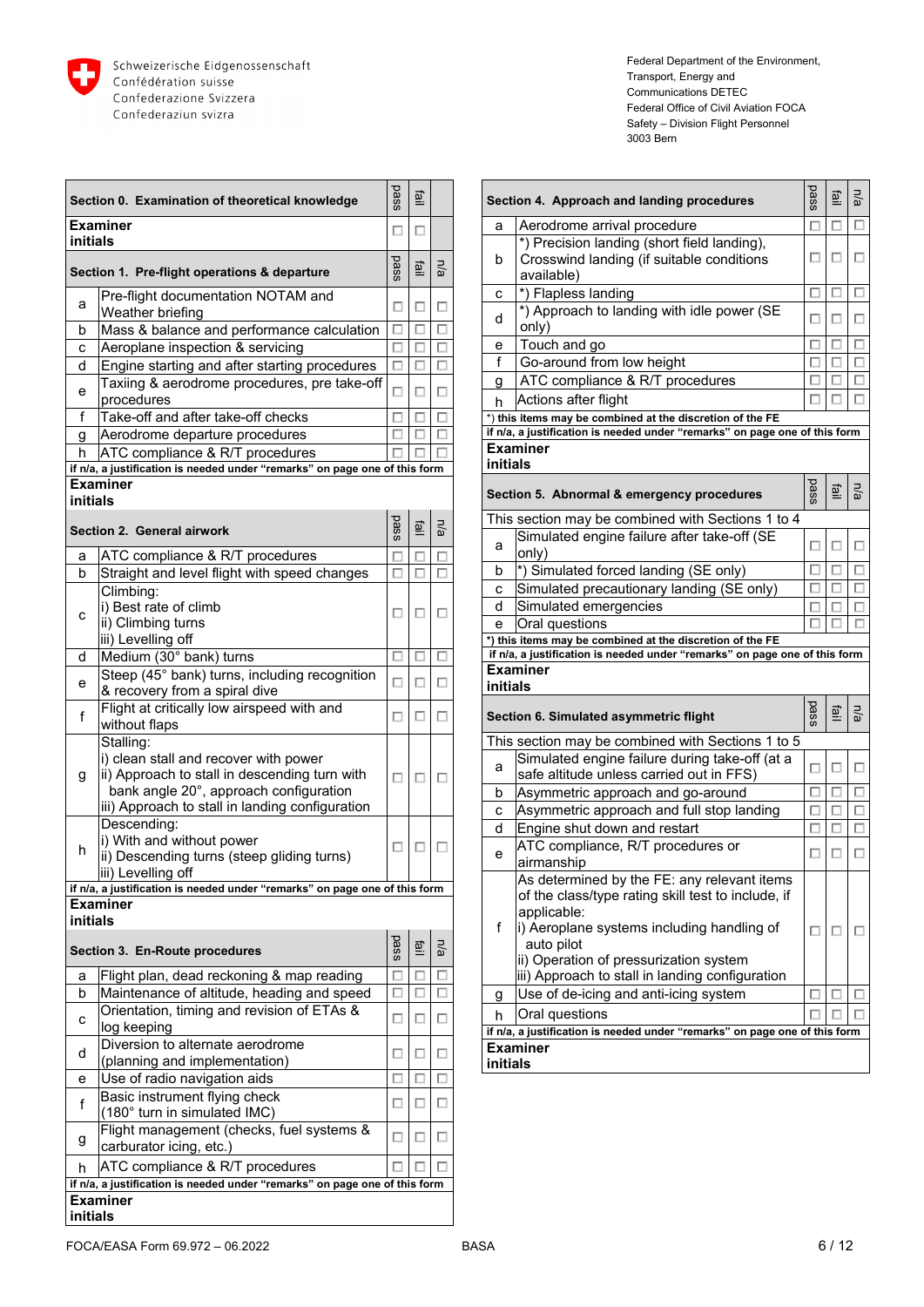

# **This page has to be completed and signed by examiner and applicant if test failed or partial passed.**

| <b>Failed item:</b>                           | Remarks:       |                        |                       |
|-----------------------------------------------|----------------|------------------------|-----------------------|
|                                               |                |                        |                       |
|                                               |                |                        |                       |
|                                               |                |                        |                       |
|                                               |                |                        |                       |
|                                               |                |                        |                       |
|                                               |                |                        |                       |
|                                               |                |                        |                       |
|                                               |                |                        |                       |
| Details of the failed or partial passed test: |                |                        |                       |
|                                               |                |                        |                       |
|                                               |                |                        |                       |
|                                               |                |                        |                       |
|                                               |                |                        |                       |
|                                               |                |                        |                       |
|                                               |                |                        |                       |
|                                               |                |                        |                       |
|                                               |                |                        |                       |
|                                               |                |                        |                       |
|                                               |                |                        |                       |
|                                               |                |                        |                       |
|                                               |                |                        |                       |
|                                               |                |                        |                       |
|                                               |                |                        |                       |
|                                               |                |                        |                       |
|                                               |                |                        |                       |
|                                               | Date and Place | Signature of applicant | Signature of examiner |

Hinweis:

Innert 10 Tagen nach Zustellung des Ergebnisses vom Skill Test/Proficiency Check kann beim Bundesamt für Zivilluftfahrt, 3003 Bern, schriftlich die Ausstellung einer beschwerdefähigen Verfügung über das Prüfungsresultat verlangt werden.

#### Remarque:

 Il est possible, dans les dix jours suivant la communication du résultat du Skill Test/Proficiency Check d'obtenir, sur réquête écrite auprès de l'Office fédéral de l'aviation civile, 3003 Berne, une décision susceptible de recours portant sur le résultat dudit examen.

#### Avviso:

Entro dieci giorni dall'invio dei resultati dello Skill Test/Proficiency Check può essere richiesta per iscritto all'Ufficio federale dell'aviazione civile, 3003 Berna, una decisione impugnabile sull'esito dell'esame.

#### Remark:

Within 10 days after receipt of this skill test/proficiency check result, an appealable decision about the test / check results may be requested in writing to the Federal Office of Civil Aviation, 3003 Bern, using one of the official languages (German/French/Italian)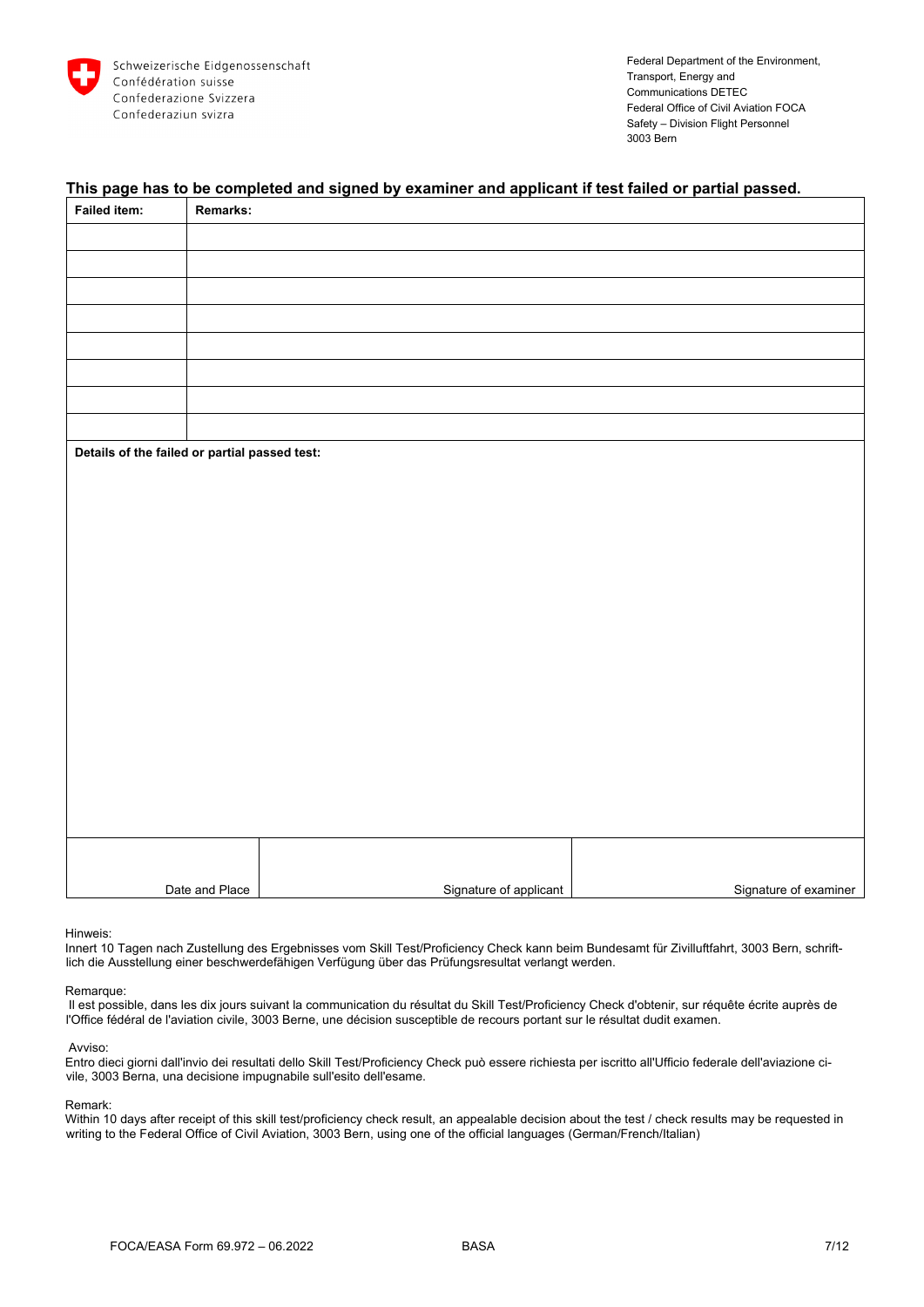

**Skill Test IR(A)** 

**Report form** 

**Applicant** : Last name: **Applicant** : Last name: **First name:** Pate of birth: Date of birth:

#### **To be completed by ATO,**

Not applicable if the applicant has more than 50 hours of flight time under IFR as PIC on airplanes or 10 hours of flight time under IFR as PIC on airplanes in any of the EU Member States or any European State that participates in EASA

| <b>Acclimatization flying provided:</b>             |                       |                      |            |                     |                  |           |
|-----------------------------------------------------|-----------------------|----------------------|------------|---------------------|------------------|-----------|
| Date:                                               | Type of<br>aeroplane: | <b>Registration:</b> | Departure: | <b>Destination:</b> | <b>Block-off</b> | Block-on: |
|                                                     |                       |                      |            |                     |                  |           |
|                                                     |                       |                      |            |                     |                  |           |
|                                                     |                       |                      |            |                     |                  |           |
|                                                     |                       |                      |            |                     |                  |           |
| Name of Head of Training: Name of Head of Training: |                       |                      |            |                     |                  |           |
|                                                     |                       |                      |            |                     |                  |           |

#### **To be completed by examiner:**

 $\mathsf{r}$ 

| Details of test:            |              |               |           |                    |                |  |  |
|-----------------------------|--------------|---------------|-----------|--------------------|----------------|--|--|
| Type of aeroplane:<br>Date: |              | Registration: |           | Class/Type Rating: |                |  |  |
|                             |              |               |           |                    |                |  |  |
| Departure:                  | Destination: | Block-off:    | Block-on: | Block time:        | # of landings: |  |  |
|                             |              |               |           |                    |                |  |  |
|                             |              |               |           |                    |                |  |  |

| <b>Result:</b>      | $\square$ passed      | $\Box$ failed (see last page) | $\Box$ partial passed (see last page)                                                                                            | <b>Q PBN APCH</b> |
|---------------------|-----------------------|-------------------------------|----------------------------------------------------------------------------------------------------------------------------------|-------------------|
| Remarks:            |                       |                               |                                                                                                                                  |                   |
|                     |                       |                               |                                                                                                                                  |                   |
|                     |                       |                               |                                                                                                                                  |                   |
|                     |                       |                               |                                                                                                                                  |                   |
|                     |                       |                               |                                                                                                                                  |                   |
|                     |                       |                               |                                                                                                                                  |                   |
|                     |                       |                               | I confirm that the test/check has been carried out in full compliance with the provisions of FCL.1005, FCL.1015(c) and FCL.1030. |                   |
| Examiner last name: |                       |                               | First name:                                                                                                                      |                   |
|                     | Examiner licence Nr.: |                               | Foreign Examiner Certificate Nr.:                                                                                                |                   |
| Date and place:     |                       |                               | Signature of Examiner:                                                                                                           |                   |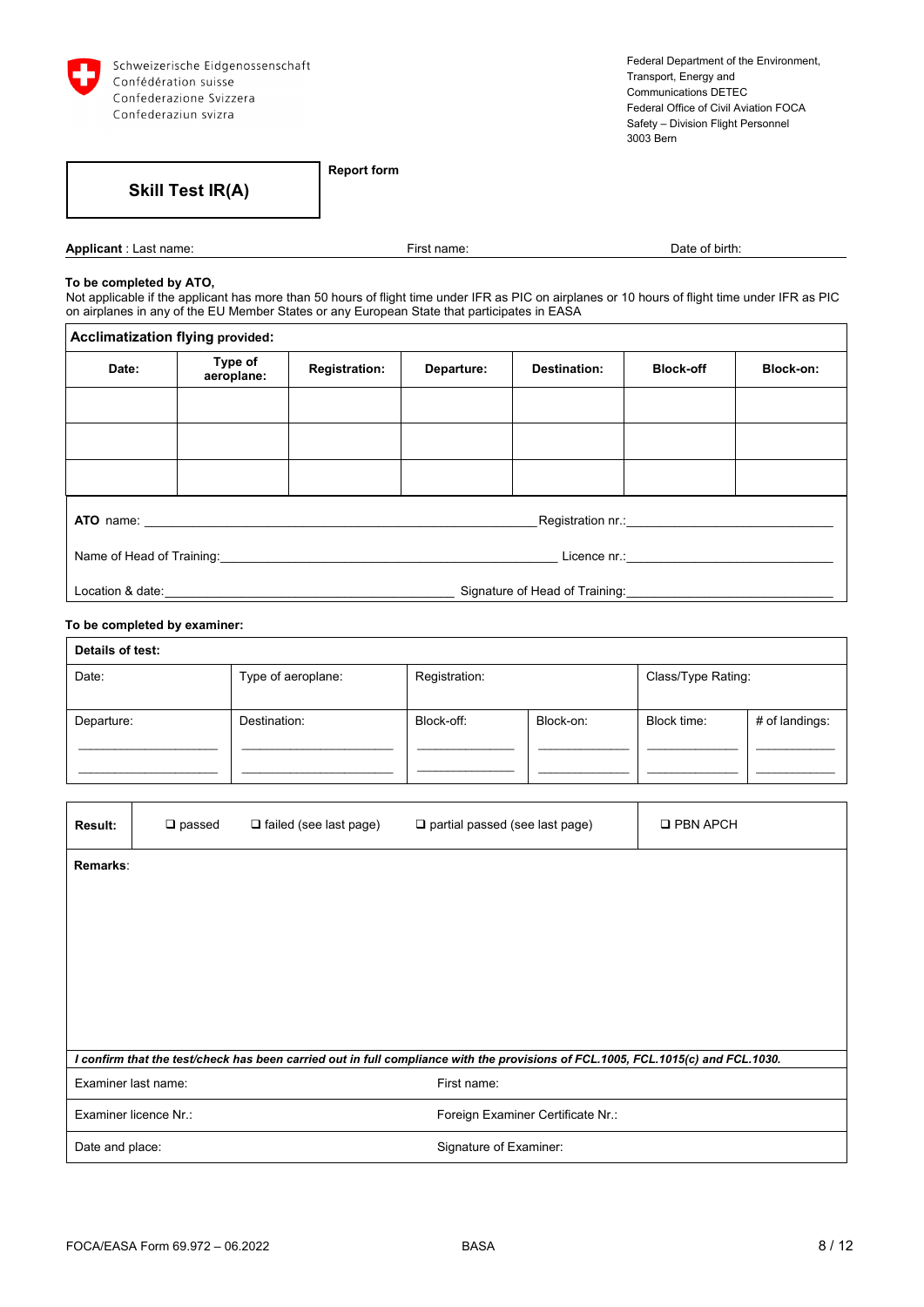

#### **To be completed by examiner:**

|        | Valid SEP (land)<br>⊔                                                            | Min 50 h instrument flight experience                             |           |
|--------|----------------------------------------------------------------------------------|-------------------------------------------------------------------|-----------|
|        | Valid MEP (land)<br>⊔                                                            | Min 55 h instrument flight experience                             |           |
| ⊔<br>⊔ | Min 50 h PIC flight time under IFR or<br>Completed acclimatization flying at ATO | Min 10 h PIC flight time under IFR in any EU/EASA member state or |           |
|        | Valid language proficiency                                                       | Valid EASA medical certificate class 1 or 2 with IR               | ID / pass |

# **Demonstration of Theoretical Knowledge**   $\Box$  Oral examination by the Examiner prior to the skill test if the applicant has a minimum experience of at least 50 hours of flight time under Instrument Flight Rules (IFR) as PIC on airplanes **(Refer to checklist CB-IR / BIR Oral Examination Guide on the FOCA website) 010 - Air Law and ATC Procedures 033 - Flight Planning and Monitoring Result:**  $\Box$  pass  $\Box$  failed **Or, □ Passed written examination under responsibility of the Federal Office of Civil Aviation and acclimatization** flying within an EASA ATO if the applicant has less than 50 hours of flight time under Instrument Flight Rules (IFR) as PIC on airplanes; applicant to show exam results to examiner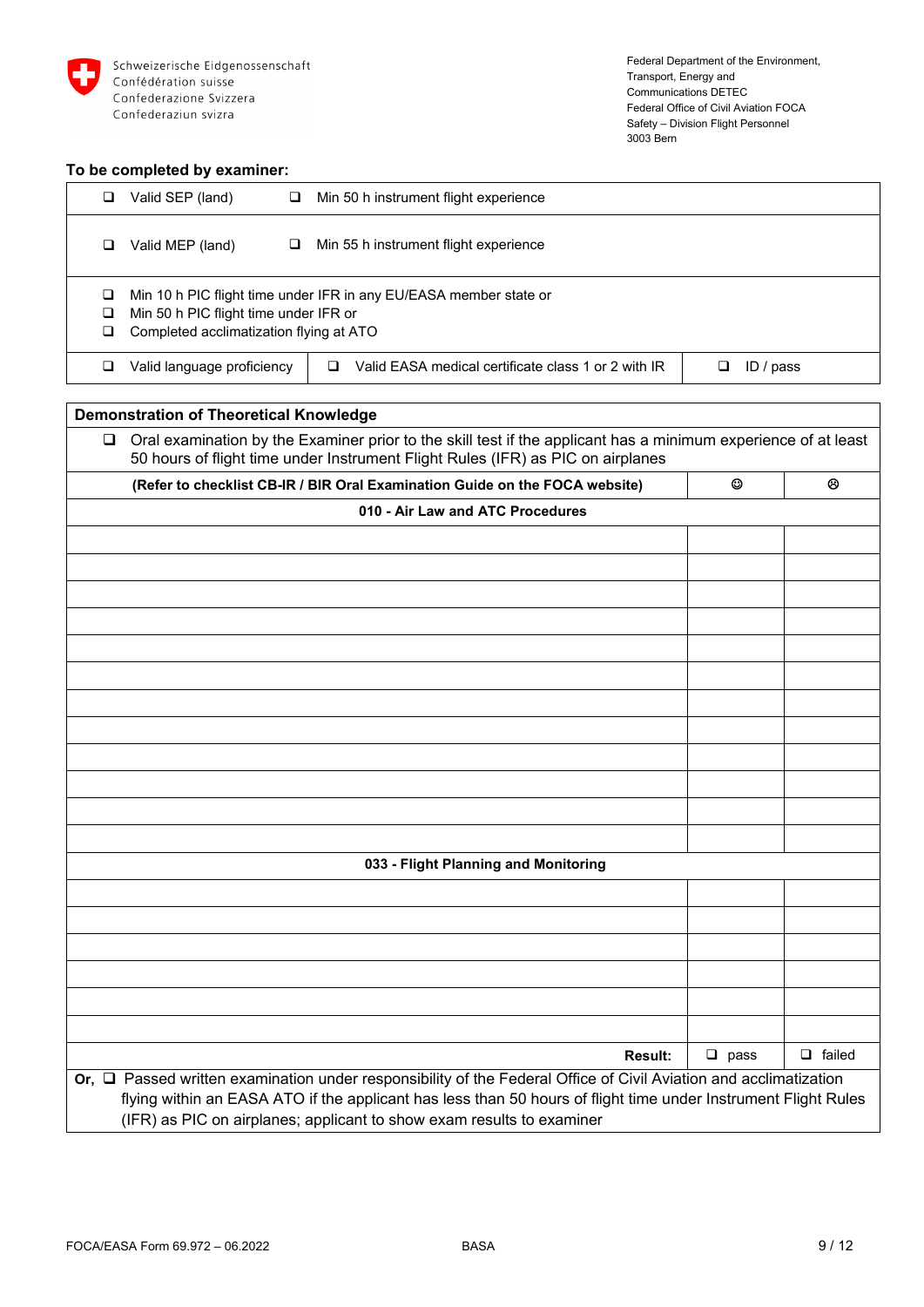

|                                 | Section 0. Examination of theoretical knowledge                                                                                                                                                   | pass   | 할 |     |
|---------------------------------|---------------------------------------------------------------------------------------------------------------------------------------------------------------------------------------------------|--------|---|-----|
| initials                        | <b>Examiner</b>                                                                                                                                                                                   | □      | □ |     |
|                                 | Section 1. Pre-flight operations & departure                                                                                                                                                      | pass   | 亶 | n/a |
| a                               | Use of flight manual (or equivalent) especially<br>a/c performance calculation, mass and<br>balance                                                                                               | □      | □ | □   |
| b                               | Use of Air Traffic Services document,<br>weather document                                                                                                                                         | □      | □ | □   |
| с                               | Preparation of ATC flight plan, IFR flight<br>plan/log                                                                                                                                            | □      | П | □   |
| d                               | Identification of the required navaids for<br>departure, arrival and approachprocedures                                                                                                           | □      | □ | □   |
| е                               | Pre-flight inspection                                                                                                                                                                             | □      | п | □   |
| f                               | Weather minima                                                                                                                                                                                    | □      | □ | □   |
| g                               | Taxiing                                                                                                                                                                                           | □      | □ | □   |
| h                               | PBN departure (if applicable): Check that the<br>correct procedure has been loaded in the<br>navigationsystem; andCross-check between<br>the navigation system display and the<br>departure chart | □      | □ | □   |
| i                               | Pre-take-off briefing, procedures and checks                                                                                                                                                      | □      | □ | □   |
| $\mathsf{i}(\mathsf{^{\circ}})$ | Transition to instrument flight                                                                                                                                                                   | п      | □ | □   |
|                                 | k (°) Instrument departure procedures, including<br>PBN departures, and altimeter setting                                                                                                         | □      | п | п   |
| $\mathsf{I}(\mathsf{e})$        | ATC liaison - compliance, R/T procedures                                                                                                                                                          |        |   |     |
|                                 | if n/a, a justification is needed under "remarks" on page one of this form                                                                                                                        |        |   |     |
| initials                        | Examiner                                                                                                                                                                                          |        |   |     |
|                                 | Section 2. (°) General handling                                                                                                                                                                   | pass   | 亶 | n/a |
| a                               | Control of the aeroplane by reference solely<br>to instruments, including: leve flight at various<br>speeds, trim                                                                                 | □      | п | □   |
| b                               | Climbing and descending turns with sustained<br>Rate 1 turn                                                                                                                                       | $\Box$ | п | □   |
| с                               | Recoveries from unusual attitudes, including<br>sustained 45° bank turns and steep<br>descending turns                                                                                            | □      | □ |     |
| $d'$ )                          | Recovery from approach to stall in level flight,<br>climbing/descending turns and in landing<br>configuration, only applicable to aeroplanes                                                      | □      | □ |     |
| е                               | Limited panel: stabilised climb or descent,<br>level turns at Rate 1 onto given headings,<br>recovery from unusual attitudes                                                                      | □      |   |     |
|                                 | if n/a, a justification is needed under "remarks" on page one of this form                                                                                                                        |        |   |     |
| initials                        | <b>Examiner</b>                                                                                                                                                                                   |        |   |     |

|          | Section 3. (°) En-Route IFR procedures                                                                                                                                                                                                                                                                    | pass | 할 | n/a |
|----------|-----------------------------------------------------------------------------------------------------------------------------------------------------------------------------------------------------------------------------------------------------------------------------------------------------------|------|---|-----|
| а        | Tracking, including interception, e.g. VOR, or<br>track between way- points                                                                                                                                                                                                                               | п    | □ | □   |
| b        | Use of navigation system and radio aids                                                                                                                                                                                                                                                                   |      |   | П   |
| с        | Level flight, control of heading, altitude and<br>airspeed, power setting, trim technique                                                                                                                                                                                                                 | п    | п | □   |
| d        | Altimeter settings                                                                                                                                                                                                                                                                                        | п    | п | □   |
| е        | Timing and revision of ETAs (en-route hold, if<br>required)                                                                                                                                                                                                                                               | □    | □ | □   |
| f        | Monitoring of flight progress, flight log, fuel<br>usage, systems' management                                                                                                                                                                                                                             | □    | □ | □   |
| g        | Ice protection procedures, simulated if<br>necessary                                                                                                                                                                                                                                                      | □    | □ | □   |
| h        | ATC liaison - compliance, R/T procedures                                                                                                                                                                                                                                                                  |      |   |     |
|          | if n/a, a justification is needed under "remarks" on page one of this form                                                                                                                                                                                                                                |      |   |     |
| initials | Examiner                                                                                                                                                                                                                                                                                                  |      |   |     |
|          |                                                                                                                                                                                                                                                                                                           |      |   |     |
|          | Section 3 A. Arrival procedures                                                                                                                                                                                                                                                                           |      |   |     |
| a        | Setting and checking of navigational aids and<br>identification of facilities,<br>if applicable                                                                                                                                                                                                           | □    | □ | □   |
| b        | Arrival procedures, altimeter checks                                                                                                                                                                                                                                                                      |      |   | п   |
| с        | Altitude and speed constraints, if applicable                                                                                                                                                                                                                                                             | п    | п | □   |
| d        | PBN arrival (if applicable): Check that the cor-<br>rect procedure has been loaded in the naviga-<br>tion system; and Cross-check between the<br>navigation system display and the arrival<br>chart                                                                                                       | □    | □ | □   |
|          |                                                                                                                                                                                                                                                                                                           |      |   |     |
|          | if n/a, a justification is needed under "remarks" on page one of this form                                                                                                                                                                                                                                |      |   |     |
|          | Examiner                                                                                                                                                                                                                                                                                                  |      |   |     |
| initials |                                                                                                                                                                                                                                                                                                           |      |   |     |
|          | Section 4. $(°)$ 3D operations $(++)$                                                                                                                                                                                                                                                                     | pass | 할 | n/a |
|          | One approach in either Section 4 or Section 5 shall be an RNP<br>APCH. Where an RNP APCH is not practicable, it shall be                                                                                                                                                                                  |      |   |     |
| a        | performed in an appropriately equipped FSTD<br>Setting and checking of navigational aids<br>Check Vertical Path angle For RNP APCH:<br>Check that the correct procedure has been<br>loaded in the navigation- system; and Cross<br>check between the navigation system display<br>and the approach chart. | □    |   |     |
| b        | Approach and landing briefing, including<br>descent/approach/landing checks, including<br>identification                                                                                                                                                                                                  | п    | ш | □   |
| $C(+)$   | Holding procedure                                                                                                                                                                                                                                                                                         | □    | □ | □   |
| d        | Compliance with published approach<br>procedure                                                                                                                                                                                                                                                           | □    | □ | □   |
| е        | Approach timing                                                                                                                                                                                                                                                                                           | п    | п | п   |
| f        | Altitude, speed, heading control (stabilised<br>approach)                                                                                                                                                                                                                                                 | □    | □ | □   |
| g(t)     | Go-around action                                                                                                                                                                                                                                                                                          |      |   | ⊏   |
| $h(+)$   | Missed approach procedure/landing                                                                                                                                                                                                                                                                         | □    | ш | □   |
|          | ATC liaison - compliance, R/T procedures                                                                                                                                                                                                                                                                  | п    |   | п   |
|          | if n/a, a justification is needed under "remarks" on page one of this form<br><b>Examiner</b>                                                                                                                                                                                                             |      |   |     |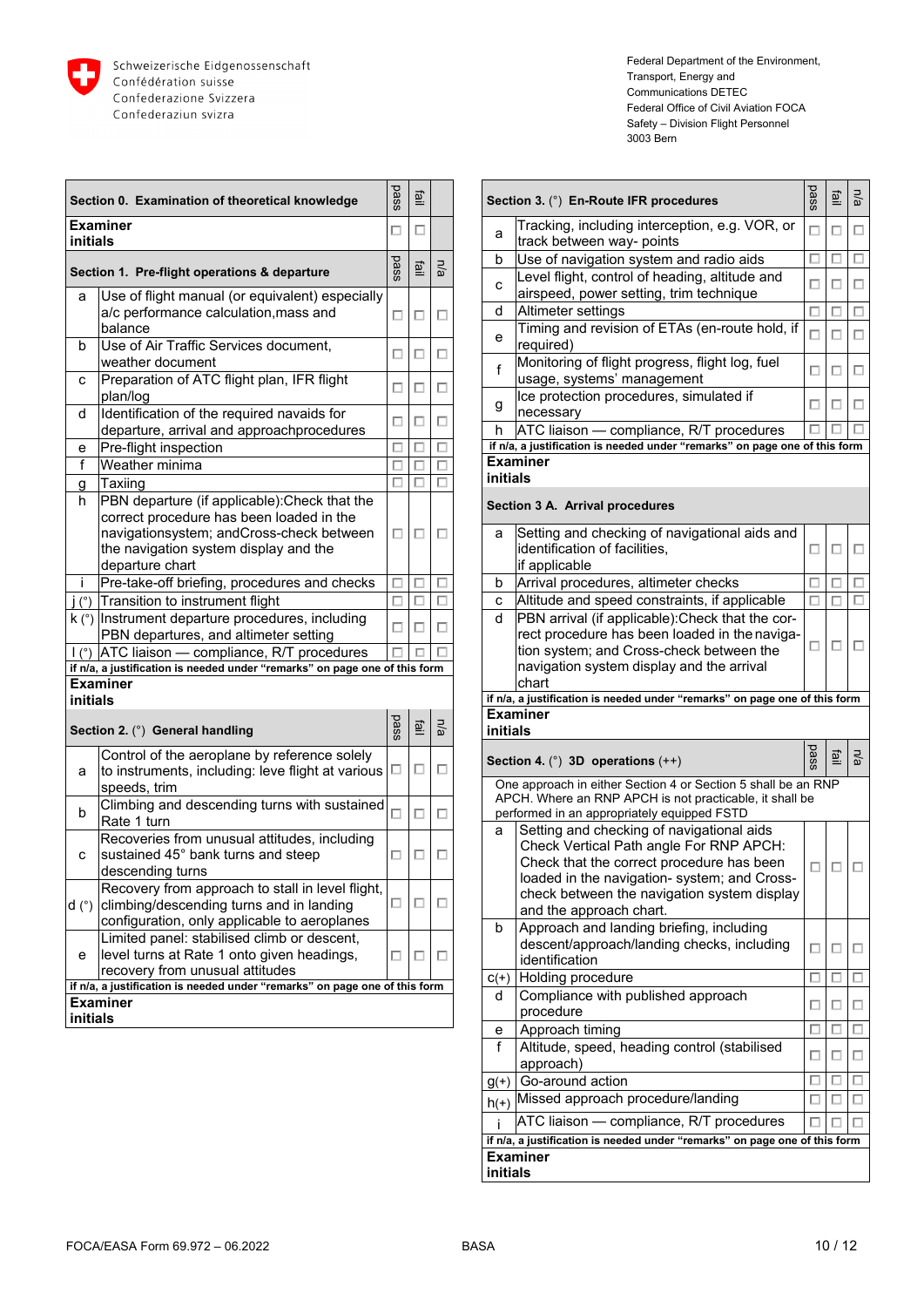

|          | Section 5. $(°)$ 2D operations $(++)$                                                                                                                                                                                       | pass | 희. | n/a |
|----------|-----------------------------------------------------------------------------------------------------------------------------------------------------------------------------------------------------------------------------|------|----|-----|
|          | One approach in either Section 4 or Section 5 shall be an RNP<br>APCH. Where an RNP APCH is not practicable, it shall be per-<br>formed in an appropriately equipped FSTD                                                   |      |    |     |
| a        | Setting and checking of navigational aids For<br>RNP APCH: Check that the correct procedure<br>has been loaded in the navigation system;<br>and Cross-check between the navigation<br>system display and the approach chart | п    | п  |     |
| b        | Approach and landing briefing, including<br>descent/approach/landing checks and<br>identification of facilities                                                                                                             | п    | п  |     |
| C        | Holding procedure                                                                                                                                                                                                           | п    | п  |     |
| d        | Compliance with published approach<br>procedure                                                                                                                                                                             | п    | п  |     |
| е        | Approach timing                                                                                                                                                                                                             | п    | П  |     |
| f        | Altitude/Distance to MAPt, speed, heading<br>control (stabilised approach), Stop Down<br>Fixes (SDF(s)), if applicable                                                                                                      | п    | п  |     |
|          | $g(*)$ Go-around action                                                                                                                                                                                                     | п    |    |     |
|          | h(+) Missed approach procedure/ landing                                                                                                                                                                                     | п    |    |     |
| i.       | ATC liaison - compliance, R/T procedures                                                                                                                                                                                    |      |    |     |
|          | if n/a, a justification is needed under "remarks" on page one of this form                                                                                                                                                  |      |    |     |
| initials | <b>Examiner</b>                                                                                                                                                                                                             |      |    |     |
|          | Section 6. (°) Abnormal and emergency procedures                                                                                                                                                                            | pass | 亶  | n/a |
|          |                                                                                                                                                                                                                             |      |    |     |
| a        | Simulated engine failure after take-off or on<br>go-around                                                                                                                                                                  | п    |    | п   |
| b        | Approach, go-around and procedural missed<br>approach with one engine inoperative                                                                                                                                           | п    | П  | П   |
| C        | Approach and landing with one engine<br>inoperative                                                                                                                                                                         | n    |    |     |
| d        | ATC liaison - compliance, R/T procedures                                                                                                                                                                                    |      |    |     |
|          | if n/a, a justification is needed under "remarks" on page one of this form                                                                                                                                                  |      |    |     |
| initials | <b>Examiner</b>                                                                                                                                                                                                             |      |    |     |

(°) Must be performed by sole reference to nstruments.

(\*) May be performed in an FFS, FTD 2/3 or FNPT II.

(+) May be performed in either Section 4 or Section 5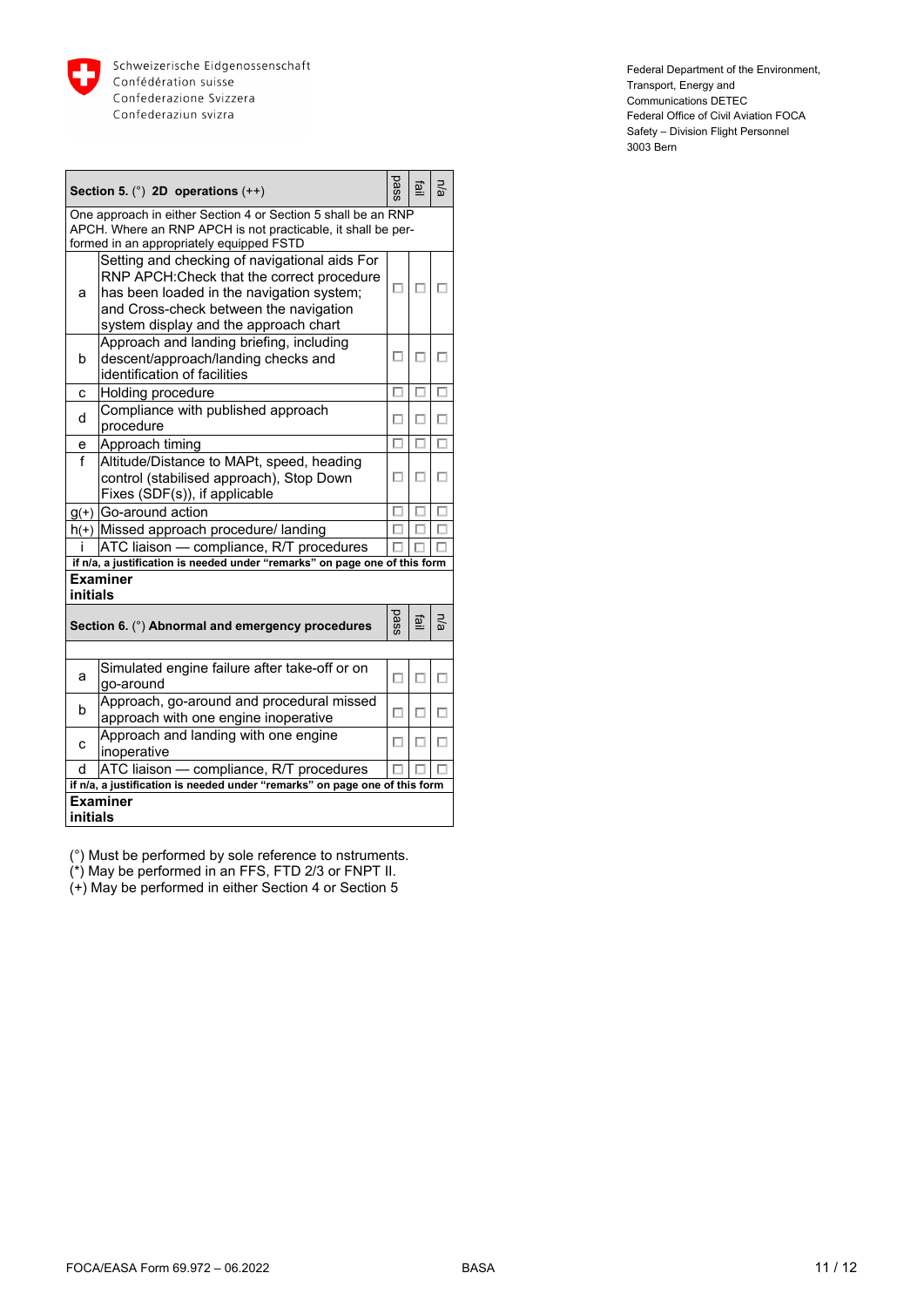

Swiss Confederation

**Federal Office of Civil Aviation FOCA**  Safety Division – Flight Operations

# **Failed item: Remarks: Details of the failed or partial passed test:**  Date and Place **Signature of applicant Accord Accord Signature of applicant Signature of examiner**

# **This page has to be completed and signed by examiner and applicant if test failed or partial passed.**

Hinweis:

Innert 10 Tagen nach Zustellung des Ergebnisses vom Skill Test/Proficiency Check kann beim Bundesamt für Zivilluftfahrt, 3003 Bern, schriftlich die Ausstellung einer beschwerdefähigen Verfügung über das Prüfungsresultat verlangt werden.

#### Remarque:

 Il est possible, dans les dix jours suivant la communication du résultat du Skill Test/Proficiency Check d'obtenir, sur réquête écrite auprès de l'Office fédéral de l'aviation civile, 3003 Berne, une décision susceptible de recours portant sur le résultat dudit examen.

#### Avviso:

Entro dieci giorni dall'invio dei resultati dello Skill Test/Proficiency Check può essere richiesta per iscritto all'Ufficio federale dell'aviazione civile, 3003 Berna, una decisione impugnabile sull'esito dell'esame.

#### Remark:

Within 10 days after receipt of this skill test/proficiency check result, an appealable decision about the test / check results may be requested in writing to the Federal Office of Civil Aviation, 3003 Bern, using one of the official languages (German/French/Italian)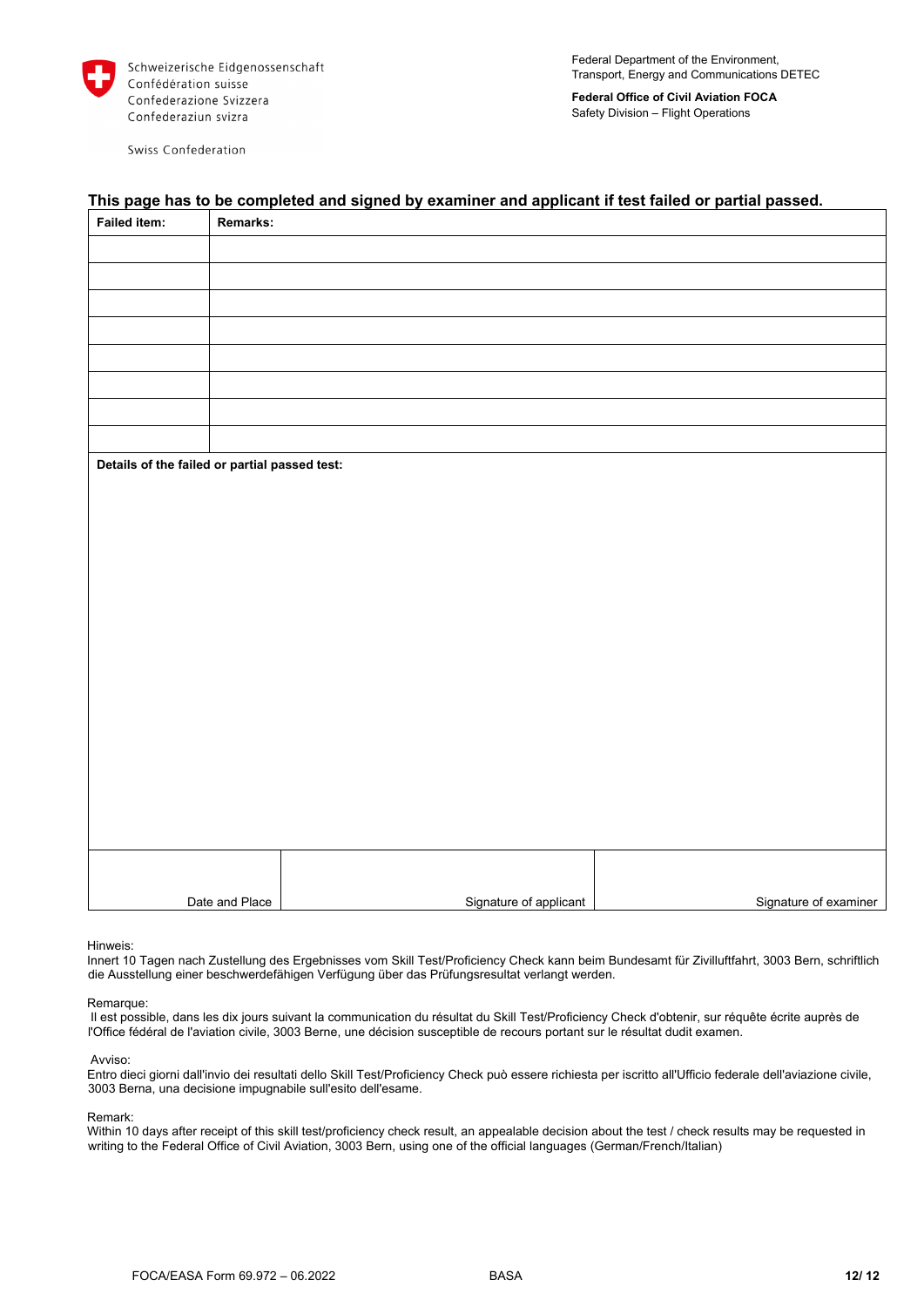

Federal Department of the Environment, Transport, Energy and Communications DETEC

**Federal Office of Civil Aviation FOCA**  Safety Division – Flight Operations

Swiss Confederation

#### **Guidance**

The FAA Airman needs to be current in accordance with applicable FAA regulations when the conversion process is initiated.

Pilots flying under the FAA's Basic Med authorization are not eligible for conversion under the BASA agreement.

If the applicant already holds a privilege to act as a pilot on a SEP land airplane on his/her FAA certificate and he/she applies for both the multi-engine and SEP land class ratings, the skill test on MEP land airplane also covers the skill test on SEP land airplane.

Instrument ratings acquired through Instrument Rating Foreign Pilot (IFP) test as well as Sport and Recreational Pilot Certificate and Touring Motor Glider (TMG) are NOT eligible for conversion under Annex 3.

#### **Language proficiency**

The applicant must demonstrate or provide evidence that he/she has acquired language proficiency in accordance with FCL.055 or hold an 'English proficient' endorsement, is equal to Part-FCL level 4. The validity period will start from the date of the last documented flight review.

If the applicant wishes to have English language proficiency level 5 or 6 endorsed on his/her license under Part-FCL, he/she needs to follow the method of language assessment in accordance with FCL.055.

#### **Night Rating**

A person who holds a valid FAA pilot certificate for airplanes without a limitation regarding night flying privileges and wishes to apply for the Part-FCL night rating for airplanes must meet the relevant requirements below:

Min 5 h of flight time incl.

- Min 3 h dual instruction
- 1 h cross- country navigation with at least 1 dual 50 km (27 nm) cross- country flight
- 5 solo take- offs and 5 solo full stop landings

The flight training and experience may be completed either in the FAA system or in the EU Part-FCL system, at a DTO or ATO, or in combination of both. The applicant must provide a logbook copy signed by the instructor who provided the training and specify time, aircraft type, registration, pilot function, nr of flights, total time under instruction.

#### **MEP**

The applicant must provide evidence that he/she meets the relevant requirements below:

- Min 70 h PIC
- Min. 6 h flight training incl 2: 30 h dual flight instruction normal conditions and 3:30 dual flight instruction in engine failure procedures/asymmetric flight
- Min 7 h Theoretical instruction (Applicants who hold either a valid FAA flight instructor certificate with multi-engine privileges or a valid FAA multi-engine type rating may be deemed as having completed the theoretical knowledge portion.)

The flight training and experience may be completed either in the FAA system or in the EU Part-FCL system, at a DTO or ATO, or in combination of both. The applicant must provide a logbook copy signed by the instructor who provided the training and specify time, aircraft type, registration, pilot function, nr of flights, total time under instruction.